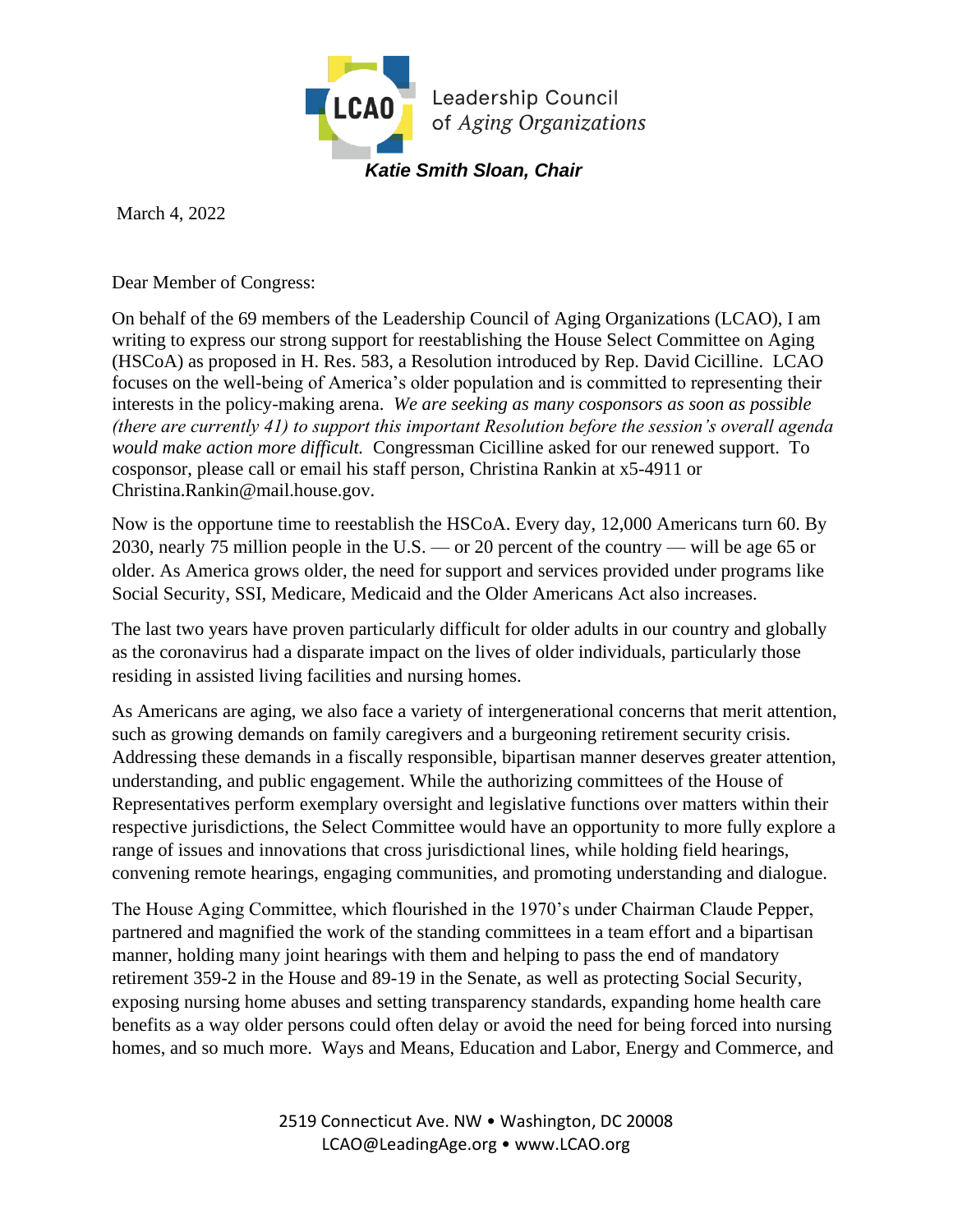Space, Science and Technology were just some of the Committees who benefited from the partnership and appreciated the House Aging Committee's help in reaching senior citizens.

The HSCoA would also complement the strong bipartisan work of the Senate Special Committee on Aging, which has effectively promoted member understanding on a range of issues, including the concerns of grandparents raising grandchildren, elder abuse and fraud, the effects of the COVID-19 pandemic on older Americans and their families, the importance of financial literacy in planning for retirement, and the costs associated with isolation and loneliness.

Historically, the HSCoA served as a unique venue that allowed open, bipartisan debate from various ideological and philosophical perspectives to promote consensus that, in turn, permeated standing committees. Millions of older Americans faced unique economic and health risks prepandemic, and the coronavirus continues to take its toll, exacerbating the problem of social isolation and family separation across generations. Addressing the needs of older Americans in a post-pandemic world will require vigilant oversight and action.

*For these reasons, the Leadership Council of Aging Organizations urge as many House members as possible to join in the effort to reestablish the House Select Committee on Aging by cosponsoring H. Res. 583.*

Sincerely,

Aging Life Care Association Alliance for Retired Americans Alzheimer's Association Alzheimer's Foundation of America AMDA - The Society for Post-Acute and Long-Term Care Medicine American Association of Service Coordinators American Geriatrics Society American Society on Aging American Postal Workers Union Retirees B'nai B'rith International Center for Medicare Advocacy Compassion & Choices National Committee to Preserve Social Security & Medicare